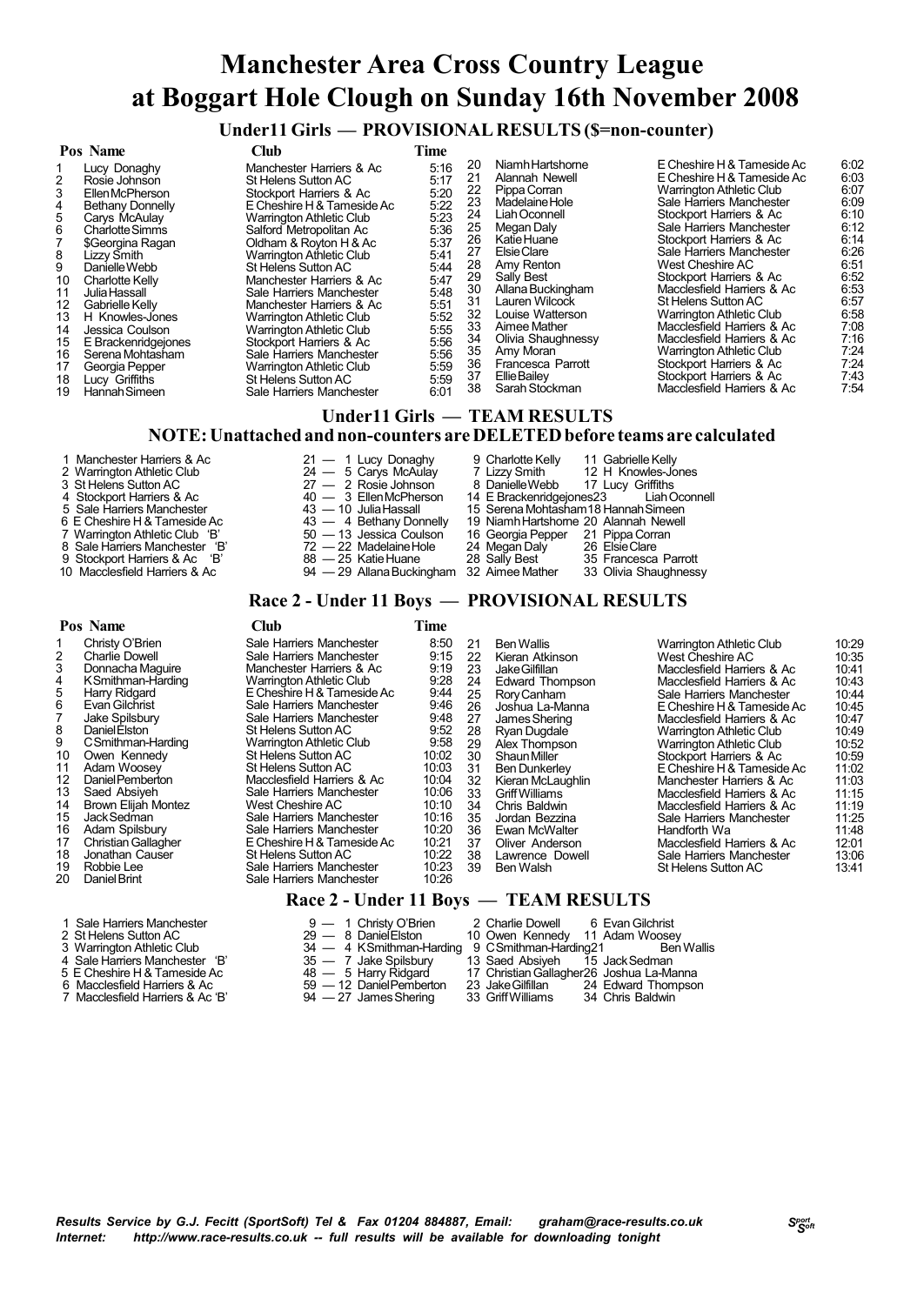# **Manchester Area Cross Country League at Boggart Hole Clough on Sunday 16th November 2008**

 **Race 2 - Under 13 Girls — PROVISIONAL RESULTS**

|                                                                                                             |                                                                                                                                                                                                                                                                                                                                                                                                                    |         |                                                                                                                                                                                                                                                                                                                                                                                                                                                                                                                                                                                 | - UNUL 10 UNI3                                                                                                           |                                                                                                                                                                                                 |                                                                                                                            | $\sim$ TRO V ISIONAL RESULTS                                                                                                                                                                                                                                                                                                                                                                                                                   |                                                                         |                                                                                                                                                                                                                                                                                                                                                                                                                                                                                                                                                                                                                  |                                                                                                                                                                                           |
|-------------------------------------------------------------------------------------------------------------|--------------------------------------------------------------------------------------------------------------------------------------------------------------------------------------------------------------------------------------------------------------------------------------------------------------------------------------------------------------------------------------------------------------------|---------|---------------------------------------------------------------------------------------------------------------------------------------------------------------------------------------------------------------------------------------------------------------------------------------------------------------------------------------------------------------------------------------------------------------------------------------------------------------------------------------------------------------------------------------------------------------------------------|--------------------------------------------------------------------------------------------------------------------------|-------------------------------------------------------------------------------------------------------------------------------------------------------------------------------------------------|----------------------------------------------------------------------------------------------------------------------------|------------------------------------------------------------------------------------------------------------------------------------------------------------------------------------------------------------------------------------------------------------------------------------------------------------------------------------------------------------------------------------------------------------------------------------------------|-------------------------------------------------------------------------|------------------------------------------------------------------------------------------------------------------------------------------------------------------------------------------------------------------------------------------------------------------------------------------------------------------------------------------------------------------------------------------------------------------------------------------------------------------------------------------------------------------------------------------------------------------------------------------------------------------|-------------------------------------------------------------------------------------------------------------------------------------------------------------------------------------------|
| 1<br>2<br>3<br>4<br>5<br>6<br>7<br>8<br>9<br>10<br>11<br>12<br>13<br>14<br>15<br>16<br>17<br>18             | Pos Name<br>Chelsea Jarvis<br>Abigail Fitton<br>Olivia Wild<br>Megan Ashelby<br>Rachael Hibberd<br>Martha Vickers<br><b>Connie Vickers</b><br><b>Mollie Williams</b><br>Lucy Whittaker<br><b>Chloe Yates</b><br>Carla Edwards<br>Alice Bennett<br>Jess Shaw<br>Hannah Cusworth<br>Rebecca Lawless<br>Rachel Woosey<br>Lucy Vernon<br><b>EmmaMcCartney</b>                                                          | Cat/Pos | Club<br>St Helens Sutton AC<br>Sale Harriers Manchester<br>Stockport Harriers & Ac<br>E Cheshire H & Tameside Ac<br>Sale Harriers Manchester<br>Sale Harriers Manchester<br>Sale Harriers Manchester<br>Manchester Harriers & Ac<br>Salford Metropolitan Ac<br>Sale Harriers Manchester<br>Stockport Harriers & Ac<br>Sale Harriers Manchester<br>Stockport Harriers & Ac<br>Handforth Wa<br>Sale Harriers Manchester<br>St Helens Sutton AC<br>Sale Harriers Manchester<br>St Helens Sutton AC                                                                                 |                                                                                                                          | Time<br>8:49<br>9:13<br>9:33<br>9:36<br>9:38<br>9:40<br>9:45<br>9:50<br>10:00<br>10:05<br>10:12<br>10:13<br>10:17<br>10:24<br>10:27<br>10:28<br>10:30<br>10:33                                  | 19<br>20<br>21<br>22<br>23<br>24<br>25<br>26<br>27<br>28<br>29<br>30<br>31<br>32<br>33<br>34<br>35                         | Danielle Dignan<br>Lee Rebecca Henning<br>Caitlin Thomas<br>Sophie Williams<br>Eleanor Canham<br>EmmaOconnell<br>Alice Hughes<br>Clare Dignan<br>Imani Modahl<br>Kate McDermott<br>Hannah Crawford<br>Vicky Lamb<br><b>Clara Pettitt</b><br>Gemma Eyre<br>Alice Bowden<br>Laura Pearson<br>Jennifer Shering                                                                                                                                    |                                                                         | Sale Harriers Manchester<br>Sale Harriers Manchester<br>Sale Harriers Manchester<br>Manchester Harriers & Ac<br>Sale Harriers Manchester<br>Stockport Harriers & Ac<br>Manchester Harriers & Ac<br>Sale Harriers Manchester<br>Sale Harriers Manchester<br>Manchester Harriers & Ac<br>Warrington Athletic Club<br>St Helens Sutton AC<br>Crewe&nantwich<br>Salford Metropolitan Ac<br>Stockport Harriers & Ac<br>Sale Harriers Manchester<br>Macclesfield Harriers & Ac                                                                                                                                         | 10:37<br>10:40<br>10:46<br>10:56<br>10:57<br>10:58<br>11:00<br>11:04<br>11:05<br>11:08<br>11:10<br>11:12<br>11:18<br>11:20<br>11:21<br>11:35<br>13:43                                     |
| 3                                                                                                           | 1 Sale Harriers Manchester<br>2 Stockport Harriers & Ac<br>Sale Harriers Manchester 'B'<br>4 St Helens Sutton AC<br>5 Manchester Harriers & Ac                                                                                                                                                                                                                                                                     |         |                                                                                                                                                                                                                                                                                                                                                                                                                                                                                                                                                                                 | 13 - 2 Abigail Fitton<br>27 - 3 Olivia Wild<br>29 - 7 Connie Vickers<br>35 - 1 Chelsea Jarvis<br>55 - 8 Mollie Williams  |                                                                                                                                                                                                 |                                                                                                                            | Race 2 - Under 13 Girls — TEAM RESULTS<br>5 Rachael Hibberd<br>11 Carla Edwards<br>10 Chloe Yates<br>16 Rachel Woosey 18 EmmaMcCartney<br>22 Sophie Williams                                                                                                                                                                                                                                                                                   | 6 Martha Vickers<br>13 Jess Shaw<br>12 Alice Bennett<br>25 Alice Hughes |                                                                                                                                                                                                                                                                                                                                                                                                                                                                                                                                                                                                                  |                                                                                                                                                                                           |
|                                                                                                             |                                                                                                                                                                                                                                                                                                                                                                                                                    |         |                                                                                                                                                                                                                                                                                                                                                                                                                                                                                                                                                                                 |                                                                                                                          |                                                                                                                                                                                                 |                                                                                                                            | Race 3 - Under 13 Boys - PROVISIONAL RESULTS                                                                                                                                                                                                                                                                                                                                                                                                   |                                                                         |                                                                                                                                                                                                                                                                                                                                                                                                                                                                                                                                                                                                                  |                                                                                                                                                                                           |
|                                                                                                             | Pos Name                                                                                                                                                                                                                                                                                                                                                                                                           |         | <b>Club</b>                                                                                                                                                                                                                                                                                                                                                                                                                                                                                                                                                                     |                                                                                                                          | <b>Time</b>                                                                                                                                                                                     |                                                                                                                            |                                                                                                                                                                                                                                                                                                                                                                                                                                                |                                                                         |                                                                                                                                                                                                                                                                                                                                                                                                                                                                                                                                                                                                                  |                                                                                                                                                                                           |
| 1<br>2<br>3<br>4<br>5<br>6<br>7<br>8<br>9<br>10<br>11<br>12<br>13<br>14                                     | Joe Steward<br>Daniel Lawton<br>Kevin Acton<br>Nyle Flynn<br>Khalid Absiyeh<br>James Taylor<br>Jacob Anderson<br>James Parrott<br>Charlie Wray<br>Tommy Donnelly<br>Daniel Richardson<br>Alex Allen<br><b>Chris Bradley</b><br>Aaron Shaughnessy                                                                                                                                                                   |         | E Cheshire H & Tameside Ac<br>Stockport Harriers & Ac<br>Handforth Wa<br>E Cheshire H & Tameside Ac<br>Sale Harriers Manchester<br>Macclesfield Harriers & Ac<br>Macclesfield Harriers & Ac<br>Stockport Harriers & Ac<br>E Cheshire H & Tameside Ac<br>E Cheshire H & Tameside Ac<br>Warrington Athletic Club<br>E Cheshire H & Tameside Ac<br>Sale Harriers Manchester<br>Macclesfield Harriers & Ac                                                                                                                                                                          |                                                                                                                          | 13:20<br>13:22<br>14:14<br>14:20<br>14:44<br>14:52<br>14:53<br>14:53<br>15:06<br>15:19<br>15:21<br>15:23<br>15:24<br>15:29                                                                      | 15<br>16<br>17<br>18<br>19<br>20<br>21<br>22<br>23<br>24<br>25<br>26<br>27                                                 | Sam Stockman<br><b>Robert Rogers</b><br>Chris Garrity<br><b>Eddie Bruce</b><br>Cameron Willcock<br>Daniel Gilfillan<br>William Gamer<br>Tom Lynch<br>Alex Bleakley<br>David Gerrard<br>Ben Benson<br>Joseph Duffill<br>Harry Duffill                                                                                                                                                                                                           |                                                                         | Macclesfield Harriers & Ac<br>West Cheshire AC<br>St Helens Sutton AC<br>Sale Harriers Manchester<br>Sale Harriers Manchester<br>Macclesfield Harriers & Ac<br>Stockport Harriers & Ac<br>Macclesfield Harriers & Ac<br>St Helens Sutton AC<br>Warrington Athletic Club<br>E Cheshire H & Tameside Ac<br>Salford Metropolitan Ac<br>Salford Metropolitan Ac                                                                                                                                                                                                                                                      | 15:54<br>16:03<br>16:07<br>16:14<br>16:21<br>16:26<br>16:28<br>16:52<br>17:12<br>18:37<br>18:52<br>19:03<br>19:14                                                                         |
|                                                                                                             | 1 E Cheshire H & Tameside Ac                                                                                                                                                                                                                                                                                                                                                                                       |         |                                                                                                                                                                                                                                                                                                                                                                                                                                                                                                                                                                                 | 14 - 1 Joe Steward                                                                                                       |                                                                                                                                                                                                 |                                                                                                                            | Race 3 - Under 13 Boys — TEAM RESULTS<br>4 Nyle Flynn                                                                                                                                                                                                                                                                                                                                                                                          | 9 Charlie Wray                                                          |                                                                                                                                                                                                                                                                                                                                                                                                                                                                                                                                                                                                                  |                                                                                                                                                                                           |
| 3                                                                                                           | 2 Macclesfield Harriers & Ac<br>Stockport Harriers & Ac<br>4 Sale Harriers Manchester<br>5 E Cheshire H & Tameside Ac 'B'<br>6 Macclesfield Harriers & Ac 'B'                                                                                                                                                                                                                                                      |         |                                                                                                                                                                                                                                                                                                                                                                                                                                                                                                                                                                                 | $27 - 6$ James Taylor<br>31 - 2 Daniel Lawton<br>36 - 5 Khalid Absiyeh<br>47 - 10 Tommy Donnelly<br>57 - 15 Sam Stockman |                                                                                                                                                                                                 |                                                                                                                            | 7 Jacob Anderson 14 Aaron Shaughnessy<br>8 James Parrott<br>13 Chris Bradley<br>12 Alex Allen<br>20 Daniel Gilfillan                                                                                                                                                                                                                                                                                                                           | 21 William Garner<br>18 Eddie Bruce<br>25 Ben Benson<br>22 Tom Lynch    |                                                                                                                                                                                                                                                                                                                                                                                                                                                                                                                                                                                                                  |                                                                                                                                                                                           |
|                                                                                                             |                                                                                                                                                                                                                                                                                                                                                                                                                    |         |                                                                                                                                                                                                                                                                                                                                                                                                                                                                                                                                                                                 |                                                                                                                          |                                                                                                                                                                                                 |                                                                                                                            | Race 3 - Under 15 Girls — PROVISIONAL RESULTS                                                                                                                                                                                                                                                                                                                                                                                                  |                                                                         |                                                                                                                                                                                                                                                                                                                                                                                                                                                                                                                                                                                                                  |                                                                                                                                                                                           |
| 1<br>2<br>3<br>4<br>5<br>6<br>7<br>8<br>9<br>10<br>11<br>12<br>13<br>14<br>15<br>16<br>17<br>18<br>19<br>20 | Pos Name<br>Danielle Wallis<br>Lucy Smith<br><b>Amelia Pettitt</b><br>Lucy Bunce<br>Imogen Nutter<br>Elizabeth Heaven<br>Helena Flippance<br>Amee Hughes<br>Nicola Berry<br>Victoria Hamilton<br>Emily Bums<br>Rachel Wilcock<br>Misha Nayakoliver<br>Karry Brewster<br>Victoria Calderbank<br>Zoe Carter<br>Jodie Guinnane<br>Elizabeth Undrell<br>Katie Ashcroft<br>Kate McLelland<br>1 Altrincham & District AC |         | <b>Club</b><br>Macclesfield Harriers & Ac<br>Altrincham & District AC<br>Vale Royal AC<br>Macclesfield Harriers & Ac<br>Stockport Harriers & Ac<br><b>Warrington Athletic Club</b><br>Altrincham & District AC<br>Stockport Harriers & Ac<br>Stockport Harriers & Ac<br><b>Warrington Athletic Club</b><br>Altrincham & District AC<br><b>St Helens Sutton AC</b><br>Sale Harriers Manchester<br>West Cheshire AC<br>Sale Harriers Manchester<br>Macclesfield Harriers & Ac<br>Sale Harriers Manchester<br>Mantriathlon<br>Warrington Athletic Club<br>Sale Harriers Manchester | Race 3 - Under 15 Girls<br>$20 - 2$ Lucy Smith                                                                           | <b>Time</b><br>13:52<br>14:26<br>14:32<br>14:37<br>15:05<br>15:14<br>15:31<br>15:35<br>15:39<br>15:43<br>15:43<br>15:44<br>15:45<br>15:47<br>15:57<br>16:11<br>16:15<br>16:16<br>16:22<br>16:27 | 21<br>22<br>23<br>24<br>25<br>26<br>27<br>28<br>29<br>30<br>31<br>32<br>33<br>34<br>35<br>36<br>37<br>38<br>39<br>40<br>41 | Samara Mohtasham<br>Laura Kassim<br>Phoebe Hartshorne<br>Louise Hayes<br>Suzanne Taylor<br>Mary Rawlings<br>Chloe Glewis<br>Hannah Wain<br>Megan Ashcroft<br>Nancy Clare<br>Jenny Lamb<br>Sarah Tipping<br>Olivia Powell<br>Sally Radcliffe<br>Rebecca Martin<br><b>Sian Davies</b><br>Victoria Hartshome<br><b>Heather Beeton</b><br>Natasha Dunn<br>Becky O'Brien<br>EmilyCooper<br><b>TEAM RESULTS</b><br>7 Helena Flippance 11 Emily Burns |                                                                         | Sale Harriers Manchester<br>Salford Metropolitan Ac<br>E Cheshire H & Tameside Ac<br><b>St Helens Sutton AC</b><br>Salford Metropolitan Ac<br>Sale Harriers Manchester<br>Salford Metropolitan Ac<br>Sale Harriers Manchester<br>Warrington Athletic Club<br>Sale Harriers Manchester<br><b>St Helens Sutton AC</b><br>Stockport Harriers & Ac<br>Sale Harriers Manchester<br><b>Trafford Athletic Club</b><br>Sale Harriers Manchester<br>Manchester Harriers & Ac<br>E Cheshire H & Tameside Ac<br>Warrington Athletic Club<br><b>Trafford Athletic Club</b><br>St Helens Sutton AC<br>Salford Metropolitan Ac | 16:32<br>16:47<br>16:49<br>16:49<br>17:00<br>17:03<br>17:04<br>17:04<br>17:05<br>17:07<br>17:14<br>17:15<br>17:22<br>17:30<br>18:35<br>18:42<br>18:44<br>18:49<br>18:57<br>19:04<br>21:35 |
|                                                                                                             | 2 Macclesfield Harriers & Ac<br>3 Stockport Harriers & Ac                                                                                                                                                                                                                                                                                                                                                          |         |                                                                                                                                                                                                                                                                                                                                                                                                                                                                                                                                                                                 | 21 - 1 Danielle Wallis<br>22 - 5 Imogen Nutter                                                                           |                                                                                                                                                                                                 |                                                                                                                            | 4 Lucy Bunce<br>8 Amee Hughes                                                                                                                                                                                                                                                                                                                                                                                                                  | 16 Zoe Carter<br>9 Nicola Berry                                         |                                                                                                                                                                                                                                                                                                                                                                                                                                                                                                                                                                                                                  |                                                                                                                                                                                           |
|                                                                                                             | 4 Warrington Athletic Club                                                                                                                                                                                                                                                                                                                                                                                         |         | $35 -$                                                                                                                                                                                                                                                                                                                                                                                                                                                                                                                                                                          | 6 Elizabeth Heaven                                                                                                       |                                                                                                                                                                                                 |                                                                                                                            | 10 Victoria Hamilton 19 Katie Ashcroft                                                                                                                                                                                                                                                                                                                                                                                                         |                                                                         |                                                                                                                                                                                                                                                                                                                                                                                                                                                                                                                                                                                                                  |                                                                                                                                                                                           |

- 5 Sale Harriers Manchester 45 13 Misha Nayakoliver 15 Victoria Calderbank17 JodieGuinnane
- Sale Harriers Manchester 'B' 67 20 KateMcLelland 21 SamaraMohtasham26 Mary Rawlings 7 St Helens Sutton AC 67 12 RachelWilcock 24 Louise Hayes 31 Jenny Lamb
- 
- -
- 
- -
- 
- 
- 
- 
- 
- 
- 8 Salford Metropolitan Ac 74 22 Laura Kassim 25 Suzanne Taylor 27 Chloe Glewis
- *<sup>S</sup>port Results Service by G.J. Fecitt <sup>S</sup>oft (SportSoft) Tel & Fax <sup>01204</sup> 884887, Email: graham@race-results.co.uk Internet: http://www.race-results.co.uk -- full results will be available for downloading tonight*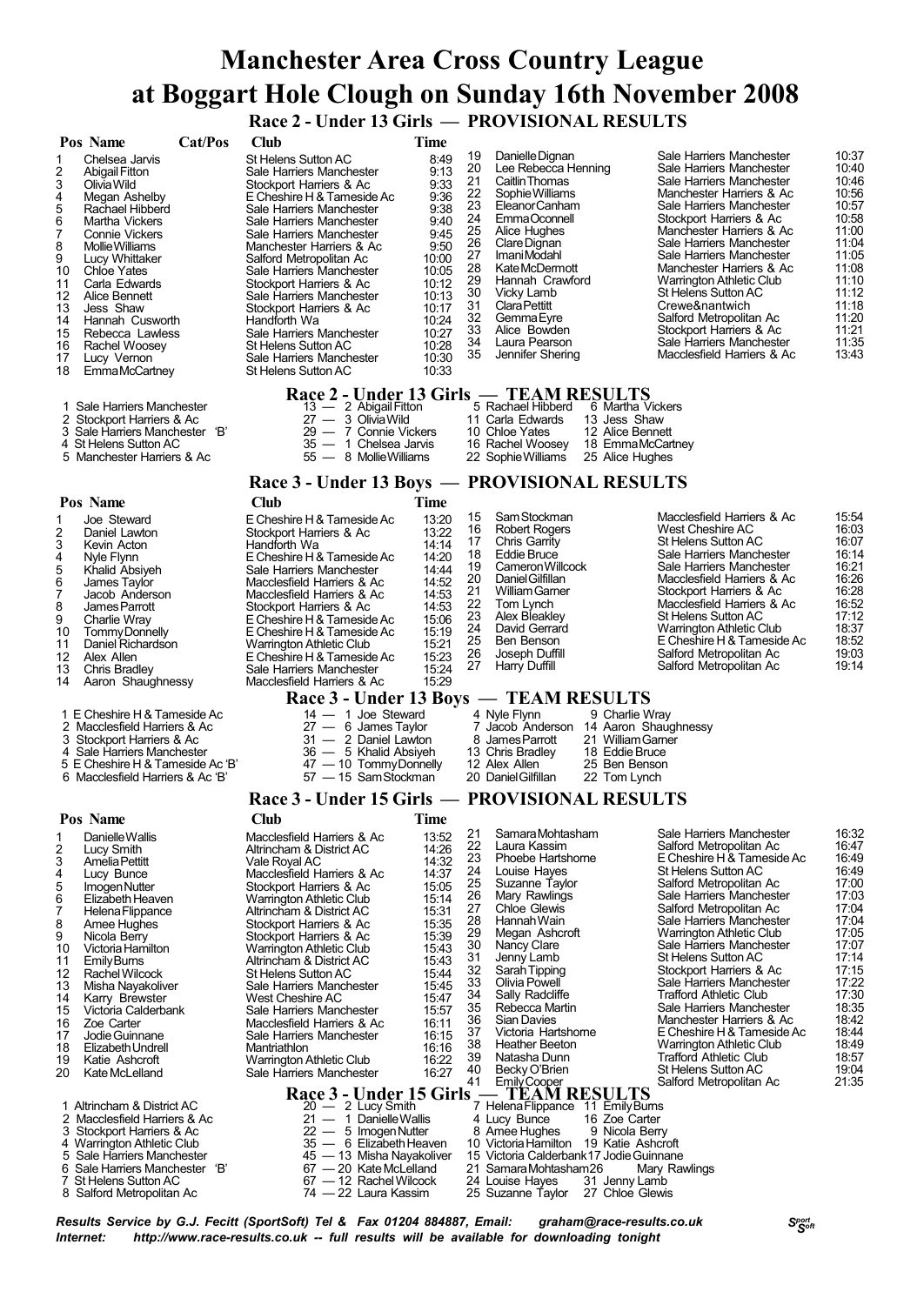# **Manchester Area Cross Country League at Boggart Hole Clough on Sunday 16th November 2008 Race 4 - Under 15 Boys — PROVISIONAL RESULTS (\$=non-counter)**

|                                                                                  | Pos Name                                                                                                                                                                                                                                            | Club                                                                                                                                                                                                                                                                                                                                                                                                              | Time                                                                                                                                |                                                                                  |                                                                                                                                                                                                                                                                                      |                                                                                                                                                                                                                                                                                                                                                                                           |                                                                                                                            |
|----------------------------------------------------------------------------------|-----------------------------------------------------------------------------------------------------------------------------------------------------------------------------------------------------------------------------------------------------|-------------------------------------------------------------------------------------------------------------------------------------------------------------------------------------------------------------------------------------------------------------------------------------------------------------------------------------------------------------------------------------------------------------------|-------------------------------------------------------------------------------------------------------------------------------------|----------------------------------------------------------------------------------|--------------------------------------------------------------------------------------------------------------------------------------------------------------------------------------------------------------------------------------------------------------------------------------|-------------------------------------------------------------------------------------------------------------------------------------------------------------------------------------------------------------------------------------------------------------------------------------------------------------------------------------------------------------------------------------------|----------------------------------------------------------------------------------------------------------------------------|
| 2<br>3<br>4<br>5<br>6<br>8<br>9<br>10<br>11<br>12 <sup>2</sup><br>13<br>14<br>15 | Jack Nixon<br>Liam Renton<br>Calum Murray<br>Jamie White<br>Jamie Webb<br>Ben Yates<br>Joseph Audak<br>Steven Darbyshire<br>Kyle Conway<br>\$Jacob Ragan<br>Henry Buttress<br>Shaun Richardson<br>James Grannan<br>Dillon Bezzina<br>Michael Hilton | Stockport Harriers & Ac<br>West Cheshire AC<br>Macclesfield Harriers & Ac<br>St Helens Sutton AC<br>St Helens Sutton AC<br>Sale Harriers Manchester<br>E Cheshire H & Tameside Ac<br>Warrington Athletic Club<br>Sale Harriers Manchester<br>Oldham & Royton H & Ac<br><b>Warrington Athletic Club</b><br><b>Warrington Athletic Club</b><br>Handforth Wa<br>Sale Harriers Manchester<br>Warrington Athletic Club | 12:41<br>12:43<br>13:07<br>13:10<br>13:20<br>13:29<br>13:42<br>13:46<br>13:58<br>14:03<br>14:06<br>14:14<br>14:18<br>14:20<br>14:37 | 16<br>17<br>18<br>19<br>20<br>21<br>22<br>23<br>24<br>25<br>26<br>27<br>28<br>29 | Jack Donnelly<br>Ryan Jones<br>Nathan Brown<br>James Hill<br>Ryan Wallis<br><b>Krav Smith</b><br>Michael Fagg<br>James Mothershaw<br>Jake Eyre<br>Paul Hughes<br><b>Connor Pritchard</b><br>Tom Dalev<br>Michael Howgood<br>Declan Ferguson<br>Race 4 - Under 15 Boys — TEAM RESULTS | E Cheshire H & Tameside Ac<br>West Cheshire AC<br>St Helens Sutton AC<br>E Cheshire H & Tameside Ac<br>Macclesfield Harriers & Ac<br>Stockport Harriers & Ac<br>E Cheshire H & Tameside Ac<br>Macclesfield Harriers & Ac<br>Salford Metropolitan Ac<br>E Cheshire H & Tameside Ac<br>West Cheshire AC<br>Sale Harriers Manchester<br>Warrington Athletic Club<br>Sale Harriers Manchester | 14:39<br>14:46<br>14:51<br>14:56<br>15:14<br>15:51<br>16:02<br>16:16<br>16:35<br>16:42<br>17:14<br>18:13<br>18:24<br>19:02 |
|                                                                                  |                                                                                                                                                                                                                                                     |                                                                                                                                                                                                                                                                                                                                                                                                                   |                                                                                                                                     |                                                                                  |                                                                                                                                                                                                                                                                                      |                                                                                                                                                                                                                                                                                                                                                                                           |                                                                                                                            |

### **NOTE:Unattached and non-counters are DELETEDbefore teams are calculated**

|                              | TWI L. Unattached and hon-counters are DEEE FED before teams are c |                   |                     |
|------------------------------|--------------------------------------------------------------------|-------------------|---------------------|
| 1 St Helens Sutton AC        | $26 - 4$ Jamie White                                               | 5 Jamie Webb      | 17 Nathan Brown     |
| 2 Sale Harriers Manchester   | $28 - 6$ Ben Yates                                                 | 9 Kyle Conway     | 13 Dillon Bezzina   |
| 3 Warrington Athletic Club   | $29 - 8$ Steven Darbyshire                                         | 10 Henry Buttress | 11 Shaun Richardson |
| 4 E Cheshire H & Tameside Ac | 40 - 7 Joseph Audak                                                | 15 Jack Donnelly  | 18 James Hill       |
| 5 West Cheshire AC           | $43 - 2$ Liam Renton                                               | 16 Ryan Jones     | 25 Connor Pritchard |
| 6 Macclesfield Harriers & Ac | 44 - 3 Calum Murray                                                | 19 Ryan Wallis    | 22 James Mothershaw |

### **Race 4 - Under 17 Women — PROVISIONAL RESULTS (\$=non-counter)**

|                             | Pos Name                                                                                                                      | `lub                                                                                                                                                                                            | Time                                                        |          |                                                                                                                                                |                                                                                                                                                                                        |                                                             |
|-----------------------------|-------------------------------------------------------------------------------------------------------------------------------|-------------------------------------------------------------------------------------------------------------------------------------------------------------------------------------------------|-------------------------------------------------------------|----------|------------------------------------------------------------------------------------------------------------------------------------------------|----------------------------------------------------------------------------------------------------------------------------------------------------------------------------------------|-------------------------------------------------------------|
| $\mathbf{2}$<br>4<br>5<br>6 | <b>Bryony Pearce</b><br>\$Michaela Brolly<br>Beth Chasty<br>Sarah Griffiths<br>Leanne Sigsworth<br>Natalie Garrity<br>Jo Mott | Stockport Harriers & Ac<br>Clayton Le Moors Harriers<br>Macclesfield Harriers & Ac<br>Warrington Athletic Club<br>Altrincham & District AC<br>St Helens Sutton AC<br>Macclesfield Harriers & Ac | 14:28<br>15:29<br>15:46<br>15:56<br>16:01<br>16:03<br>16:05 | 10<br>14 | <b>Beatrice Cordingley</b><br>Aisling Toal<br>H Drillingcourt<br>Chelsea Salisbury<br>Siobhan Hattersley<br>Olivia McDermott<br>Patricia Lewis | Sale Harriers Manchester<br>Sale Harriers Manchester<br>St Helens Sutton AC<br>E Cheshire H & Tameside Ac<br>St Helens Sutton AC<br>Salford Metropolitan Ac<br>Salford Metropolitan Ac | 16:09<br>16:12<br>17:03<br>17:16<br>17:39<br>18:27<br>19:01 |

### **Race 4 - Under 17 Women — TEAM RESULTS**

#### **NOTE:Unattached and non-counters are DELETEDbefore teams are calculated**

1 St Helens Sutton AC 25 — 5 Natalie Garrity 9 HDrillingcourt 11 Siobhan Hattersley

### **Race 5 - Under 17 Men — PROVISIONAL RESULTS**

| Pos Name<br>Jamie Roden<br>2<br>Ryan Worland<br>3<br>Rvan Gould<br>4<br>Harry Long<br>5<br>Nathan Ludlain<br>6<br>John Ashcroft<br>Chris Kavs<br>8<br>Lloyd Hilton<br>9<br>Michael Loave<br>David Griffiths<br>10<br>Daniel Seager<br>11 | Club<br>Sale Harriers Manchester<br>Sale Harriers Manchester<br>E Cheshire H & Tameside Ac<br>Stockport Harriers & Ac<br>Stockport Harriers & Ac<br>St Helens Sutton AC<br>E Cheshire H & Tameside Ac<br>Macclesfield Harriers & Ac<br>Stockport Harriers & Ac<br>St Helens Sutton AC<br>Macclesfield Harriers & Ac | Time<br>15:26<br>15:49<br>16:02<br>16:07<br>16:09<br>16:29<br>16:34<br>16:51<br>17:06<br>17:18<br>17:19 | 12<br>13<br>14<br>15<br>16<br>18<br>19<br>20<br>21 | Josh Oguntayo<br>Nathan Cooper<br>Leo Harvey<br>Alex Lett<br>David Thompson<br>Callum Rowlinson<br>Danny Hughes<br>Stewart Nichol<br>Glyn Windebank<br>Anthony Evans | Sale Harriers Manchester<br>Salford Metropolitan Ac<br>Altrincham & District AC<br>Sale Harriers Manchester<br>Stockport Harriers & Ac<br>Sale Harriers Manchester<br>St Helens Sutton AC<br>Altrincham & District AC<br>Sale Harriers Manchester<br>Salford Metropolitan Ac | 17:20<br>17:24<br>17:25<br>17:26<br>17:46<br>17:49<br>17:50<br>18:26<br>18:28<br>20:59 |
|------------------------------------------------------------------------------------------------------------------------------------------------------------------------------------------------------------------------------------------|---------------------------------------------------------------------------------------------------------------------------------------------------------------------------------------------------------------------------------------------------------------------------------------------------------------------|---------------------------------------------------------------------------------------------------------|----------------------------------------------------|----------------------------------------------------------------------------------------------------------------------------------------------------------------------|------------------------------------------------------------------------------------------------------------------------------------------------------------------------------------------------------------------------------------------------------------------------------|----------------------------------------------------------------------------------------|
| 1 Sale Harriers Manchester<br>2 Stockport Harriers & Ac<br>3 St Helens Sutton AC                                                                                                                                                         | $15 - 1$ Jamie Roden<br>$18 - 4$ Harry Long<br>34 - 6 John Ashcroft                                                                                                                                                                                                                                                 |                                                                                                         |                                                    | Race 5 - Under 17 Men — TEAM RESULTS<br>2 Ryan Worland<br>5 Nathan Ludlain<br>10 David Griffiths                                                                     | 12 Josh Oguntayo<br>9 Michael Loave<br>18 Danny Hughes                                                                                                                                                                                                                       |                                                                                        |

Sale Harriers Manchester 'B' 52 — 15 Alex Lett 17 Callum Rowlinson 20 GlynWindebank

#### **Race 5 - Under 20 Women — PROVISIONAL RESULTS**

| Pos Name   | <b>Club</b>                     | Time  |  |
|------------|---------------------------------|-------|--|
| Amy Talbot | <b>Warrington Athletic Club</b> | 19:00 |  |

 **Race 5 - Under 20 Women — TEAM RESULTS**

 **No complete teams**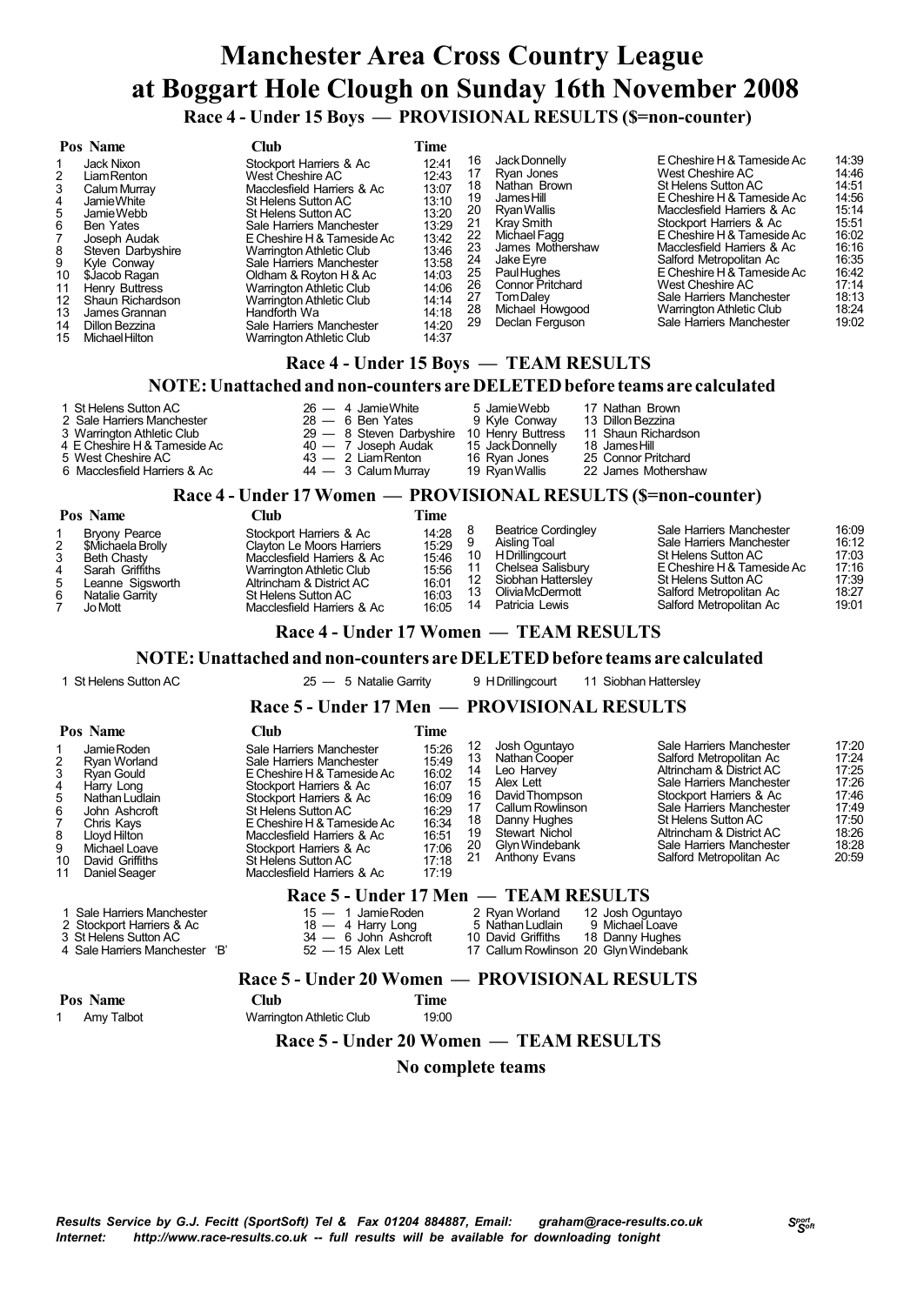## **Manchester Area Cross Country League at Boggart Hole Clough on Sunday 16th November 2008 Senior Women — PROVISIONAL RESULTS (\$=non-counter)**

|    | Pos Name                | Cat/Pos         | Club                            | Time  |     |                           |            |                                 |                |
|----|-------------------------|-----------------|---------------------------------|-------|-----|---------------------------|------------|---------------------------------|----------------|
| 1  | <b>Beverley Jenkins</b> | L35             | 1 Salford Harriers              | 27:49 | 52  | Pip Fitzpatrick           |            | L35 14 Manchester Ymca Harriers | 34:30          |
| 2  | Claire Stevinson        |                 | Wilmslow Running Club           | 28:05 | 53  | Alexis Dinsmor            | L55        | 2 Stockport Harriers & Ac       | 34:33          |
| 3  | Sarah Harris            |                 | Macclesfield Harriers & Ac      | 28:24 | 54  | Miranda Clarke            |            | L35 15 Manchester Ymca Harriers | 34:38          |
| 4  | Vicky McKinnon          |                 | Wilmslow Running Club           | 29:01 | 55  | Melissa Davis             |            | <b>Trafford Athletic Club</b>   | 34:45          |
| 5  | Joanne Dawes            |                 | <b>Trafford Athletic Club</b>   | 29:21 | 56  | Steph Goodchild           | L40        | 7 Manchester Ymca Harriers      | 34:51          |
| 6  | Cath Carney             | L35             | 2 Belle Vue Racers              | 29:23 | 57  | Joanne Street             |            | Sale Harriers Manchester        | 35:06          |
| 7  | Rachel Chatwin          |                 | L35 3 Stockport Harriers & Ac   | 29:25 | 58  | Lynne Nichol              | L40        | 8 Altrincham & District AC      | 35:08          |
| 8  | Victoria O'Donnell      |                 | <b>Trafford Athletic Club</b>   | 29:31 | 59  | <b>Maureen Wilkins</b>    |            | L40 9 Stockport Harriers & Ac   | 35:30          |
| 9  | <b>EmilyBeedham</b>     |                 | Sale Harriers Manchester        | 29:35 | 60  | <b>IonaCummings</b>       |            | Macclesfield Harriers & Ac      | 35:37          |
| 10 | Gemma Connolly          |                 | St Helens Sutton AC             | 29:51 | 61  | Helen Sloman              |            | Mantriathlon                    | 36:00          |
| 11 | Alison Drasdo           | L40             | 1 Trafford Athletic Club        | 30:07 | 62  | Nell Moore                | L45        | 7 Macclesfield Harriers & Ac    | 36:01          |
| 12 | Kristy Readman          |                 | Macclesfield Harriers & Ac      | 30:28 | 63  | Jenny Clink               |            | Sale Harriers Manchester        | 36:08          |
| 13 | Anna Verges             | L35             | 4 Trafford Athletic Club        | 30:29 | 64  | Annie Hirsch              | L50        | 3 Belle Vue Racers              | 36:35          |
| 14 | Jane Saunders           | L40             | 2 Wilmslow Running Club         | 30:36 | 65  | Christine Dempsey         |            | L45 8 St Helens Sutton AC       | 36:41          |
| 15 | Sarah Newman            |                 | <b>Trafford Athletic Club</b>   | 30:45 | 66  | Kyrinda Hurstmoore        |            | L40 10 Middleton Harriers Ac    | 36:49          |
| 16 | Margaret Boleman        | L45             | 1 Sale Harriers Manchester      | 30:47 | 67  | Kath Hornhill             |            | <b>Belle Vue Racers</b>         | 37:00          |
| 17 | Alison Sedman           | L40             | 3 Belle Vue Racers              | 30:58 | 68  | Carolyn Lewtas            |            | Salford Metropolitan Ac         | 37:02          |
| 18 | Jackie Cordingley       | L50             | 1 Sale Harriers Manchester      | 31:16 | 69  | Lynda Rowlinson           | L45        | 9 Sale Harriers Manchester      | 37:08          |
| 19 | Katherine Harvey        | L50             | 2 Altrincham & District AC      | 31:24 | 70  | Siobhan Lydon             |            | L35 16 Trafford Athletic Club   | 37:19          |
| 20 | Hanny Stockman          | L40             | 4 Macclesfield Harriers & Ac    | 31:29 | 71  | Lauren Davies             |            | Sale Harriers Manchester        | 37:23          |
| 21 | Sandra Lewis            |                 | Altrincham & District AC        | 31:31 | 72  | Christine Dickinson       |            | L45 10 St Helens Sutton AC      | 37:30          |
| 22 | Alison Vesey            | L45             | 2 Altrincham & District AC      | 31:37 | 73  | Louisa Gilbert            |            | Wilmslow Running Club           | 37:33          |
| 23 | Louise Hogg             | L35             | 5 St Helens Sutton AC           | 31:40 | 74  | Deborah Beresford         |            | L40 11 Manchester Harriers & Ac | 37:38          |
| 24 | Anneka Sanders          |                 | Salford Harriers                | 31:41 | 75  | Elaine Blades             |            | Middleton Harriers Ac           | 37:45          |
| 25 | Ann-Marie Jones         | L <sub>55</sub> | 1 Altrincham & District AC      | 31:53 | 76  | Angela Maziere            |            | L45 11 Wilmslow Running Club    | 37:48          |
| 26 | Cara Kavanagh           |                 | Manchester Harriers & Ac        | 32:01 | 77  | <b>Tracy Livesey</b>      |            | L35 17 Manchester Harriers & Ac | 37:51          |
| 27 | Kate Sutton             | L45             | 3 Wilmslow Running Club         | 32:03 | 78  | <b>\$Tracy Pitceathly</b> |            | L45 12 Unattached               | 38:02          |
| 28 | Katy Green              | L35             | 6 Wilmslow Running Club         | 32:15 | 79  | Ann McLaughlin            |            | L45 13 Manchester Harriers & Ac | 38:05          |
| 29 | Viv Slack               |                 | Mantriathlon                    | 32:23 | 80  | Maggie Davies             |            | L45 14 Altrincham & District AC | 38:11          |
| 30 | Jude Wall               | L35             | 7 Mantriathlon                  | 32:27 | 81  | <b>Bethan James</b>       |            | L <sub>40</sub> 12 Mantriathlon | 38:44          |
| 31 | Sally Hales             | L45             | 4 Macclesfield Harriers & Ac    | 32:30 | 82  | Teresa Hollins            | L50        | 4 Middleton Harriers Ac         | 38:52          |
| 32 | Sarah Aylmer            | L45             | 5 Stockport Harriers & Ac       | 32:31 | 83  | Karen Sheen               |            | L45 15 Sale Harriers Manchester | 39:04          |
| 33 | Helen Gamer             | L35             | 8 Stockport Harriers & Ac       | 32:33 | 84  | Sue Exon                  | L55        | 3 Trafford Athletic Club        | 39:33          |
| 34 | Hayley Kutor            |                 | Manchester Ymca Harriers        | 32:49 | 85  | Dee O'Neill               |            | L40 13 Belle Vue Racers         | 39:39          |
| 35 | Julia Eccleston         | L35             | 9 St Helens Sutton AC           | 32:53 | 86  | <b>Liz Hall</b>           |            | Manchester Ymca Harriers        | 39:42          |
| 36 | Lauren Marsden          |                 | L35 10 Swinton Running Club     | 33:02 | 87  | Michelle Wilder           |            | L40 14 Mantriathlon             | 39:44          |
| 37 | Bev Ganose              | L40             | 5 Altrincham & District AC      | 33:04 | 88  | Sue Todd                  |            | L45 16 Manchester Ymca Harriers | 39:58          |
| 38 | Fiona Baird             |                 | Sale Harriers Manchester        | 33:09 | 89  | Janet Booker              | L50        | 5 Stockport Harriers & Ac       | 40:10          |
| 39 | Jill Osgood             |                 | <b>Belle Vue Racers</b>         | 33:11 | 90  | Nina Birch                |            | Wilmslow Running Club           | 40:28          |
| 40 | Catherine Voyce         |                 | Macclesfield Harriers & Ac      | 33:19 | 91  | Janice Pugh               | L50        | 6 Middleton Harriers Ac         | 41:25          |
| 41 | Karen Jarvis            |                 | L45 6 St Helens Sutton AC       | 33:29 | 92  | Linda Nuamah              |            | L35 18 Manchester Harriers & Ac | 42:14          |
| 42 | Helen Armitage          |                 | Sale Harriers Manchester        | 33:35 | 93  | Julia Foy                 |            | L35 19 Belle Vue Racers         | 42:22          |
| 43 | Sonia Harris            |                 | L35 11 Mantriathlon             | 33:43 | 94  | Carole Williams           | L55        | 4 Vale Royal AC                 | 42:31          |
| 44 | Rosie Fearon            |                 | <b>Trafford Athletic Club</b>   | 33:46 | 95  | Joanne Sullivan           |            | Middleton Harriers Ac           | 42:46          |
| 45 | Alison Pye              |                 | Sale Harriers Manchester        | 33:48 | 96  | Janet Wyles               |            | L40 15 Mantriathlon             | 43:35          |
| 46 | Jade Johnston           |                 | Sale Harriers Manchester        | 33:59 | 97  | Moira Farrelly            | L50        | 7 Salford Metropolitan Ac       | 43:38          |
| 47 | Vicky Smith             |                 | <b>Belle Vue Racers</b>         | 34:06 | 98  | Jean Bayley               |            | L45 17 Manchester Harriers & Ac | 43:55          |
| 48 | Carole Harrison         |                 | L40 6 Altrincham & District AC  | 34:09 | 99  | Shelagh Ackers            | L50        | 8 Middleton Harriers Ac         | 44:45<br>45:29 |
| 49 | Jan Nichols             |                 | L35 12 Sale Harriers Manchester | 34:17 | 100 | Maxine Grimshaw           |            | L45 18 Belle Vue Racers         |                |
| 50 | Jayne Lawton            |                 | L35 13 Stockport Harriers & Ac  | 34:27 | 101 | Susan Clague              | L40<br>L60 | 16 St Helens Sutton AC          | 45:41<br>47:26 |
| 51 | Deborah Tout            |                 | Mantriathlon                    | 34:28 |     | 102 Jean Skitt            |            | 1 Manchester Harriers & Ac      |                |

#### **Senior Women — TEAM RESULTS**

#### **NOTE:Unattached and non-counters are DELETEDbefore teams are calculated**

2 Wilmslow Running Club  $47 - 2$  Claire Stevinson  $4$  Vicky McKinnon 14 Jane Saunders 27 Kate Sutton 3 Macclesfield Harriers & Ac 66 - 3 Sarah Harris 12 Kristy Readman 20 Hanny Stockman 31 Sally Hales 4 Sale Harriers Manche 3 Macclesfield Harriers & Ac 66 — 3 Sarah Harris 12 Kristy Readman 20 HannyStockman 31 SallyHales 4 Sale Harriers Manchester 81 — 9 EmilyBeedham 16 MargaretBoleman 18 Jackie Cordingley 38 FionaBaird 5 Altrincham & District AC **87 — 19 Katherine Harvey 21 Sandra Lewis** 22 Alison Vesey 25 Ann-Marie Jones<br>6 St Helens Sutton AC 109 — 10 Gemma Connolly 23 Louise Hogg 35 Julia Eccleston 41 Karen Jarvis<br>7 Belle Vue Racers 10 6 St Helens Sutton AC 109 — 10 GemmaConnolly 23 Louise Hogg 35 JuliaEccleston 41 Karen Jarvis 7 Belle Vue Racers **109 — 6 Cath Carney 17 Alison Sedman** 39 Jill Osgood 47 Vicky Smith 8 Stockport Harriers & Ac 122 — 7 Rachel Chatwin 32 Sarah Aylmer 39 Jill Osgood 347 Vicky Smith 32 Sarah Aylmer 33 Helen Garner 50 Jayne Lawton 35 Helen Garner 50 Jayne Lawton 32 Sarah Aylmer 33 Helen Garner 50 Jayne Lawto  $153 - 29$  Viv Slack  $30$  Jude Wall  $43$  Sonia Harris  $51$  Deborah To  $182 - 42$  Helen Armitage  $45$  Alison Pye  $46$  Jade Johnston  $49$  Jan Nichols  $184 - 15$  Sarah Newman  $44$  Rosie Fearon  $55$  Melissa Davis  $70$  Siobhan Ly Sale Harriers Manchester 'B' 182 — 42 HelenArmitage 45 Alison Pye 46 Jade Johnston 49 Jan Nichols 11 Trafford Athletic Club 'B' 184 — 15 Sarah Newman 44 Rosie Fearon 55 Melissa Davis 70 Siobhan Lydon 12 Manchester Ymca Harriers 196 — 34 Hayley Kutor 52 PipFitzpatrick 54 Miranda Clarke 56 Steph Goodchild 13 Altrincham & District AC 'B' 222 — 37 Bev Ganose 48 Carole Harrison 58 Lynne Nichol 79 MaggieDavies 14 Manchester Harriers & Ac 255 — 26 Cara Kavanagh 24 Deborah Beresford 77 Tracy Livesey 28 Ann McLaughlin<br>15 Wilmslow Running Club 18 266 — 28 Katy Green 23 Louisa Gilbert 26 Angela Maziere 29 Nina Birch<br>16 Belle Vue Race 15 Wilmslow Running Club 'B' 266 — 28 Katy Green 73 Louisa Gilbert 76 Angela Maziere 89 Nina Birch 16 Belle Vue Racers 'B' 307 — 64 Annie Hirsch 67 KathHornhill 84 DeeO'Neill 92 JuliaFoy 17 Middleton Harriers Ac 312 — 66 Kyrinda Hurstmoore 75 ElaineBlades 81 Teresa Hollins 90 JanicePugh 18 Mantriathlon 'B' 322 — 61 HelenSloman 80 Bethan James 86 MichelleWilder 95 Janet Wyles

1 Trafford Athletic Club 37 — 5 Joanne Dawes 8 VictoriaO'Donnell 11 Alison Drasdo 13 Anna Verges